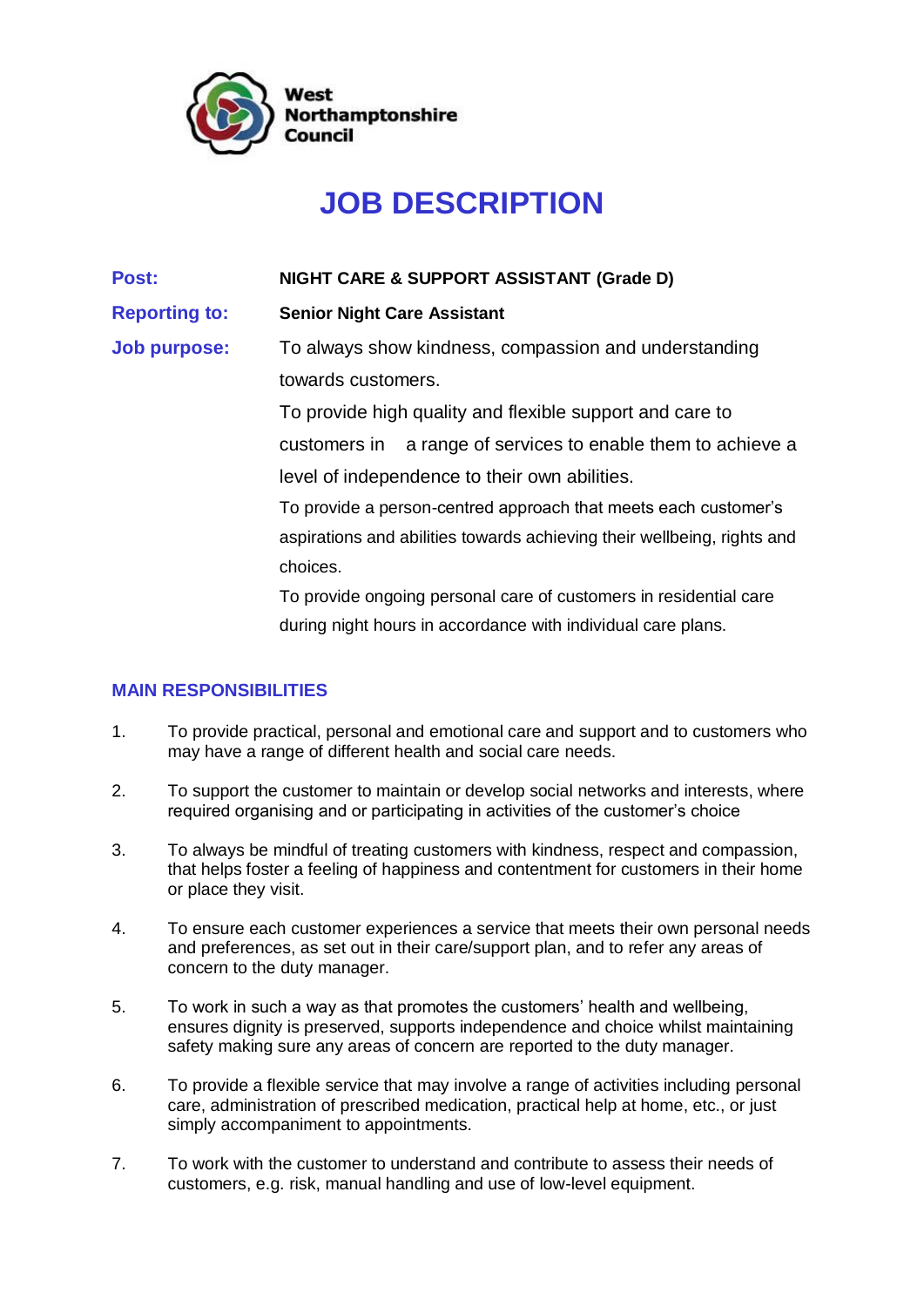- 8. To contribute to individual care plans, record all activities and refer any issues of concern to the duty manager to ensure that the customer receives support and care appropriate to their needs.
- 9. To safely operate a range of lifting and transporting equipment as necessary to help and support customers, reporting any faults with equipment to the duty manager in accordance with appropriate training, policies and procedures.
- 10. To ensure that reasonable care is taken at all times for the health, safety and welfare of yourself and other persons, e.g. infection control.
- 11. To comply with Policies and Procedures, and any relevant legislative requirements.
- 12. Carry out any other duties which fall within the broad spirit, scope and purpose of this job description and which are commensurate with the grade of the post.

This job description reflects the role to be carried out by the post holder and identifies a level of responsibility at which they will be required to work. In the interests of effective working, tasks will be flexible, within the spirit of the role, to reflect changing needs and circumstances.